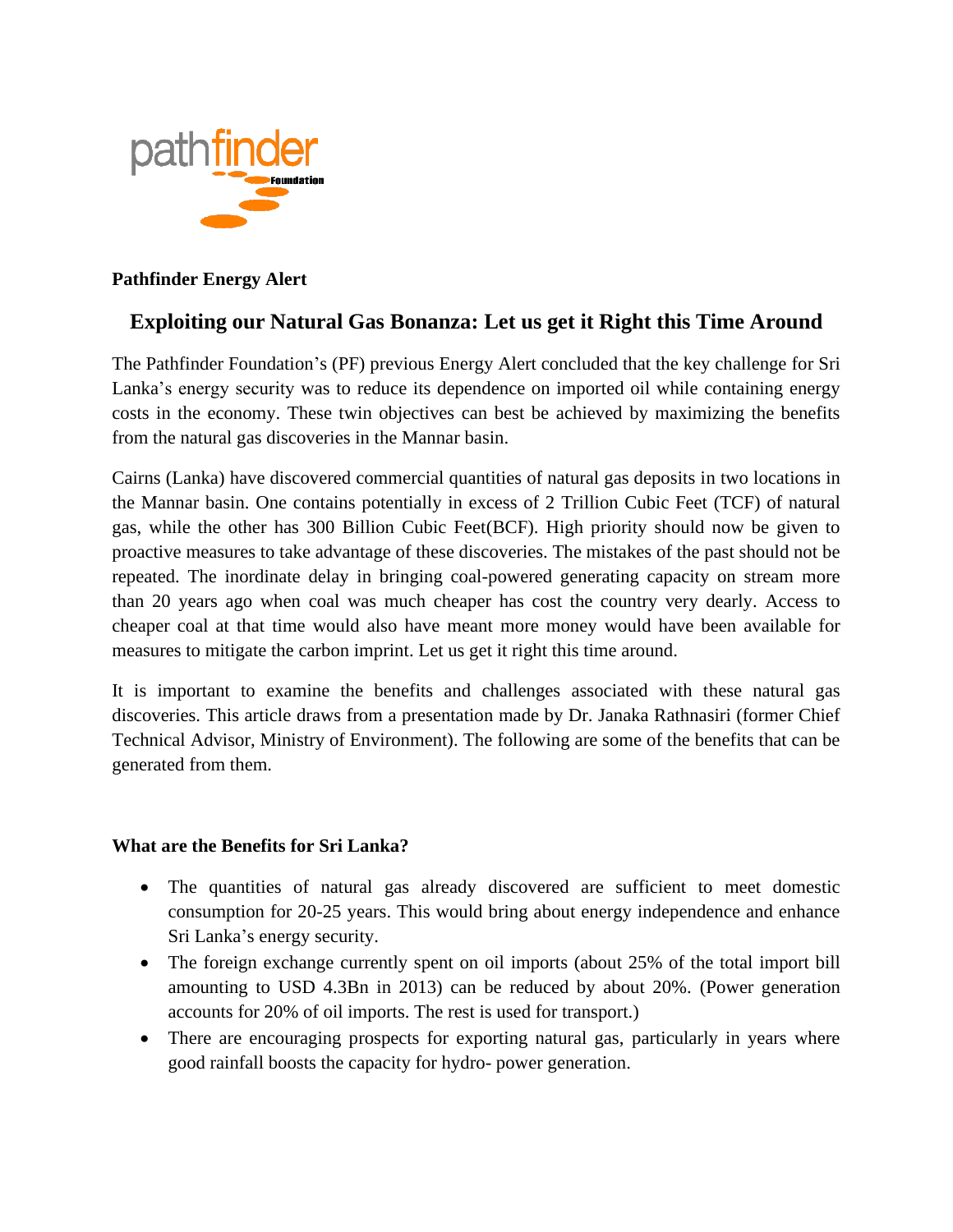- The combined effects of the savings on the oil import bill and any export earnings would have a significant positive impact on the country's structural trade deficit. This would, in turn, strengthen the current account of the balance of payments thereby alleviating the current over-dependence on foreign commercial borrowings.
- The unit cost of power generation will be reduced. Natural gas is significantly cheaper than diesel, heavy fuel and Naptha. Over time the direct cost of natural gas-based electricity generation will be less than coal. However, when indirect costs (the externalities associated with the impact on the environment) are taken into account natural gas would be cheaper than coal from the very outset.
- Reducing the dependence on coal will have a positive environmental impact. Power generation, which is increasingly based on hydro and natural gas with reduced dependence on oil and coal, will generate not only financial savings but also support a greener growth trajectory. Natural gas does not emit any particulates or sulphur dioxide like coal. This will have favourable health impacts as well, particularly in terms of respiratory ailments.
- Natural gas is a versatile fuel as it is able to generate both base load as well as peak load.
- The quantities of natural gas already discovered are sufficient to reduce the dependence on hydro-power. This can also yield benefits, if the opportunity costs of water used for power generation are taken into account. Hydro generation is very flexible as it can achieve stable capacity within an hour compared with gas: 24 hours and coal: 3 days. This enables hydro-based generation to be used during the peak load. At other times, more water can be released for agriculture, industry and households thereby addressing the high opportunity costs associated with hydro- power generation at present. The benefits of this will increase over time as the effects of climate change are expected to reduce the availability of water in parts of the country in the future.

One may conclude that the natural gas discoveries will generate significant balance of payments benefits; reduce the unit cost of power generation; and bring about favourable environmental impacts.

## **Uses of Natural Gas**

- Electricity generation: fuel for power plants**.**
- Fertilizer industry: feed stock to produce ammonia and urea.
- Industrial usage: boiler fuel in furnaces and other heating applications.
- Commercial: heating water and business/housing space as well as cooking.
- Automotive fuel: compressed natural gas can be used to run spark-ignited vehicles.
- Motor vehicles: can be used as a source of hydrogen for use in fuel cell vehicles being developed as non-polluting vehicles.
- Petro chemicals: methanol and its derivatives.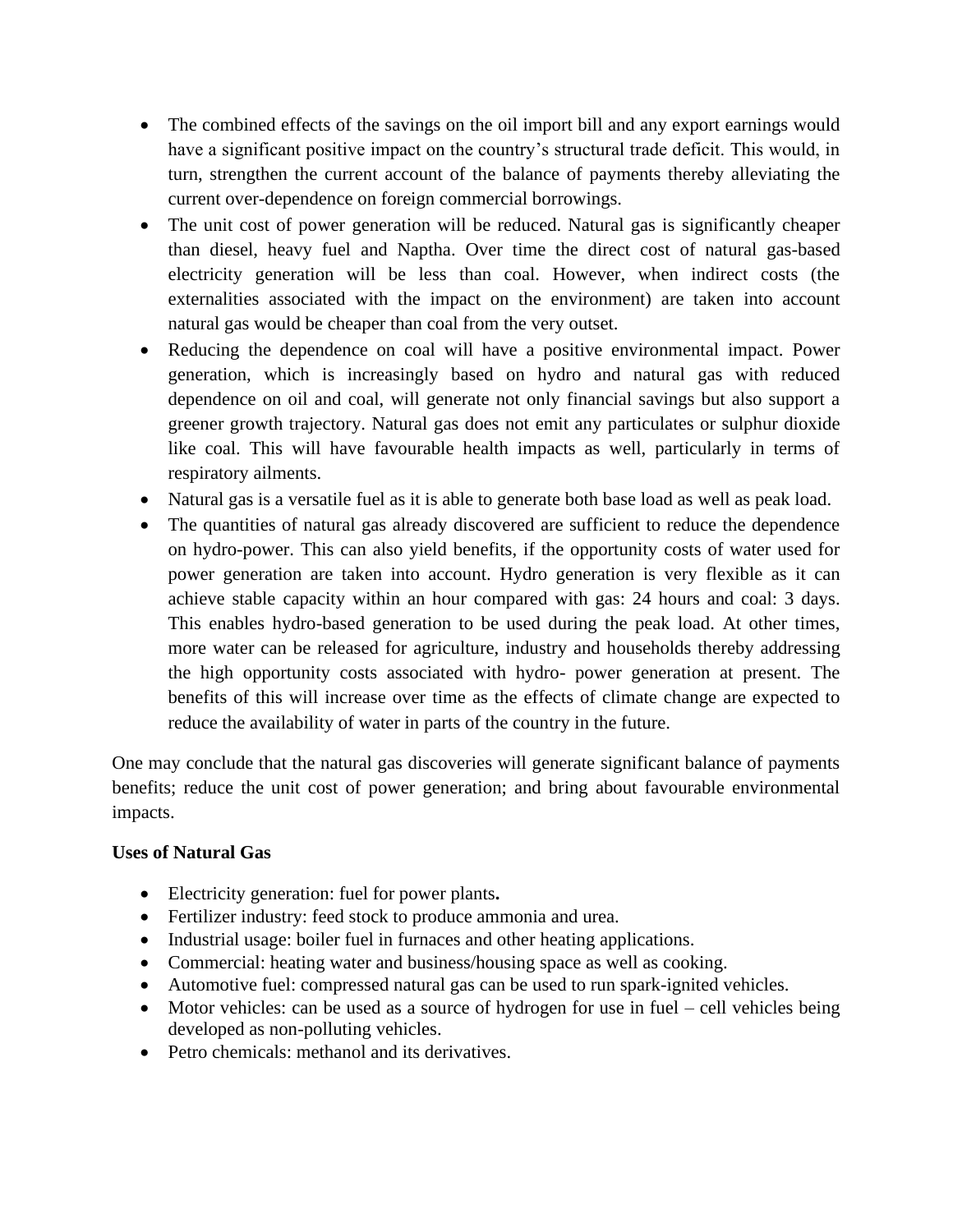#### **No Gains without meeting the Challenges.**

- The two locations, where natural gas has been discovered, are classified as "marginal" fields". They are deep and the topography is such that extraction will be expensive. Despite this, it will be still cheaper than power based on oil and coal imports – see above.
- The high costs of extraction means that legislation will have to provide a policy framework which creates sufficient incentives for the producer, while ensuring that the interests of the national economy are optimized as much as possible. This requires a careful balancing of competing interests. Lessons should be drawn from comparable experience elsewhere in the world and world class expertise should be mobilized.
- Pricing policy is another challenge. Crude oil can be easily stored and transported. As a result, its price is globally determined. However, in contrast, natural gas is difficult to store and transport. Hence, its price is locally determined. For instance, the unit cost will be higher in Sri Lanka than neighboring India because the cost of extraction will be more expensive and economies of scale come into play. One would, therefore, need to be cautious in formulating the pricing policy.
- CAIRN has the first-mover advantage of negotiating a comparatively high gas price per MMBTU for the first two discoveries for the duration of time it will take to displace more expensive alternatives (e.g. oil and coal). The price will subsequently decline as economies of scale kick-in and the high opportunity costs of alternative energy sources fall out of the equation.
- The other disadvantage for second and third tier runners is that once the first two MMBTU have found a home locally, the cost of setting up infrastructure for them to consider exporting out of Sri Lanka can be prohibitive. It is important for the Government to look into this aspect of the GAS chain as well.
- The gestation period is 4-6 years and the natural gas discovery is going to benefit households and businesses directly through lower energy costs that will boost disposable incomes and profits. The Consolidated Fund (government) will benefit indirectly through the improved financial viability of the CEB and increased taxes from higher levels of economic activity generated by lower costs of power. It is important that the government remains focused on creating the enabling environment necessary to expedite the bringingon stream of the benefits of the natural gas discoveries.
- Decisions also need to be taken regarding the following:
	- o The optimal generation mix. It is important to have diversification to mitigate any disruption to the natural gas supply even if the supplies that have been discovered are sufficient to meet domestic needs for 20-25 years.
	- o The optimal generation capacity would depend on decisions taken regarding the export of energy. The government has attached priority to developing Sri Lanka as an energy hub. Important decisions would have to be made regarding the future use of existing and planned generation capacity (hydro, oil, coal and natural gas). In this connection, consideration would also need to be given to the role of LNG